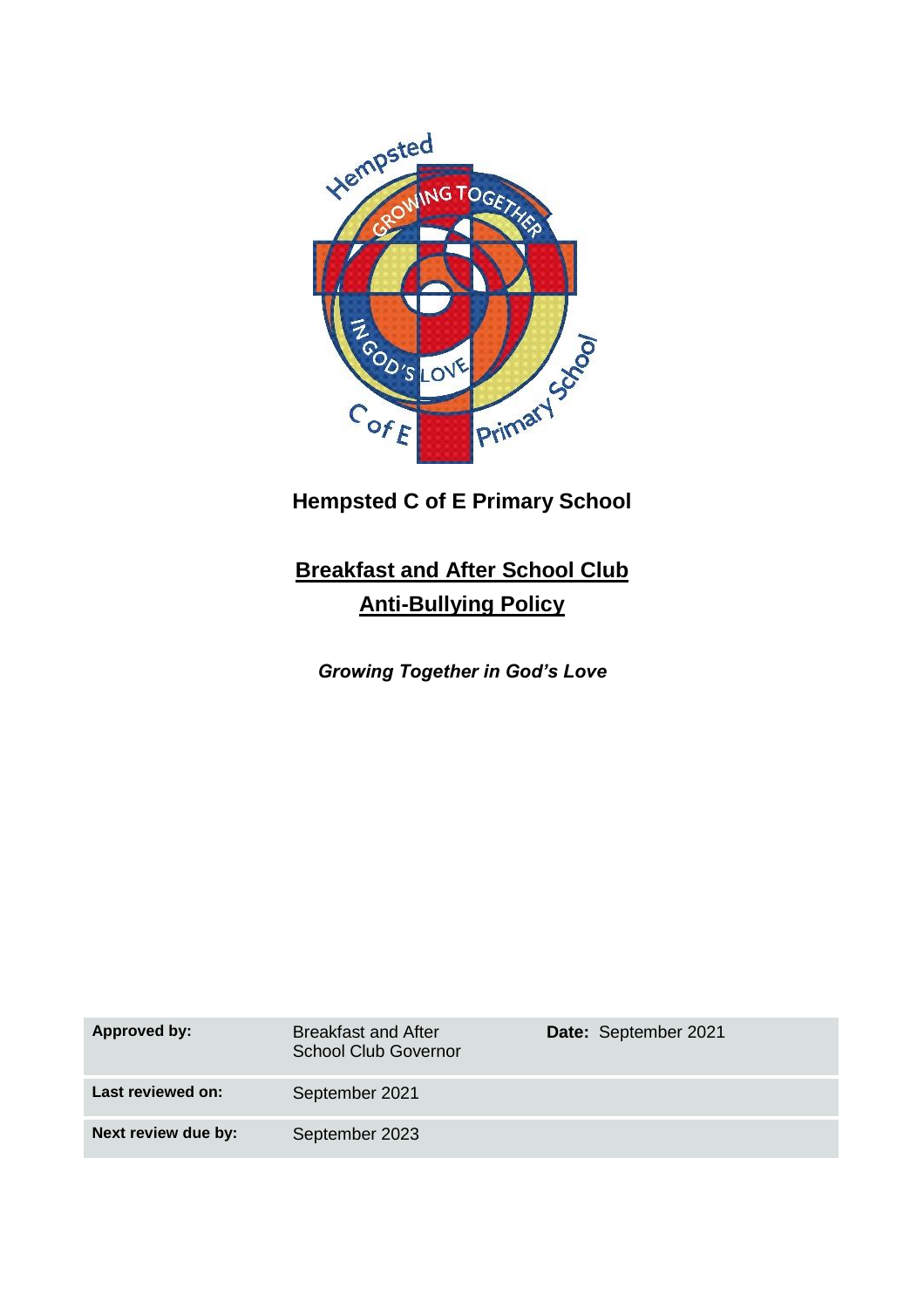## **Breakfast and After School Club adhere to Hempsted C of E Primary School Whole School Anti-Bullying Policy.**

We will provide a supportive, caring and safe environment in which all children are free from the fear of being bullied. Bullying of any form is not tolerated in our club, whether carried out by a child or an adult.

Staff, children and parents or carers will be made aware of the Club's position on bullying. Bullying behaviour is unacceptable in any form.

## Preventing bullying behaviour

Staff at Hempsted C. of E. Primary Breakfast and Afterschool Club will foster an anti-bullying culture in the following ways:

- Encouraging caring and nurturing behaviour
- Discussing friendships and encouraging paired, group and team play
- Encouraging children to report bullying without fear
- Discussing the issues surrounding bullying with the children, including why bullying behaviour will not be tolerated
- Exploring the consequences of bullying behaviour with the children.

## Responding to bullying behaviour

Any child who is a victim of bullying will be dealt with in a sympathetic manner. If bullying is suspected or reported, the incident will be dealt with immediately by the member of staff informed, and then discussed with the Play Leader.

Hempsted C. of E. Primary Breakfast and Afterschool Club acknowledges that despite all efforts to prevent it, bullying behaviour is likely to occur on occasion. Should such incidents occur, the Club will respond in accordance with the following principles:

- We will address all incidents of bullying thoroughly and sensitively.
- Victims of bullying will be offered the immediate opportunity to discuss the matter with a member of staff who will reassure the child and offer support.
- They will be reassured that what they say will be taken seriously and handled sympathetically.
- Staff will support the individual who has been bullied, keeping them under close supervision, and checking their welfare regularly.
- If another child witnesses bullying and reports this, staff will reassure them that they have done the right thing. Staff will then investigate the matter.
- If a member of staff witnesses an act of bullying, involving children or adults at the club, they will inform the play leader.
- Children who have bullied will be helped by discussing what has happened, establishing why the child became involved. Staff will help the child to understand why this form of behaviour is unacceptable and will encourage him/her to change their behaviour
- If bullying behaviour persists, more serious actions may have to be taken.